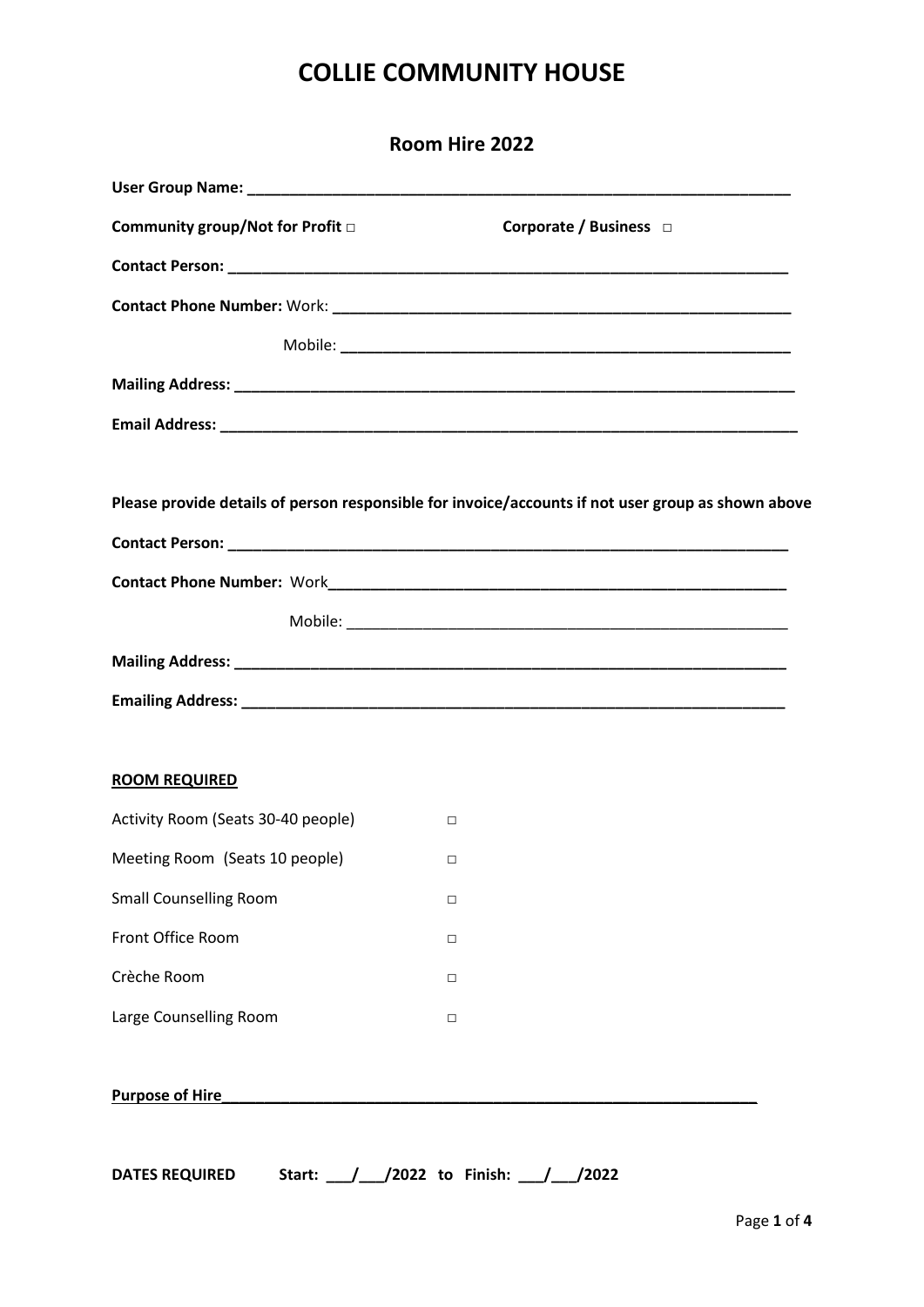#### **DAYS AND TIMES**

(Please include set up and clean up time to ensure bookings are not overlapped)

| Monday    | Time required | to |
|-----------|---------------|----|
| Tuesday   | Time required | tο |
| Wednesday | Time required | to |
| Thursday  | Time required | to |
| Friday    | Time required | to |
| Saturday  | Time required | tο |
| Sunday    | Time required | tο |

**Expected Numbers Attending: \_\_\_\_\_\_\_\_\_\_\_\_\_\_\_\_\_\_\_\_\_\_\_\_\_\_**

- □ **Tea and coffee**
- $\Box$  1-10 people \$10
- □ 10-20 people \$20

□ 30 or more How many? \_\_\_\_\_\_\_\_\_\_\_\_\_\_\_\_

| Will you be attending during school holidays? | YES NO |  |
|-----------------------------------------------|--------|--|
|                                               |        |  |

**Does your user group have its own public liability insurance? YES □ NO □**

### Terms and Conditions of Room Hire

#### **PLEASE SIGN IN AND OUT AT THE FRONT DESK**

- **1. Hire of the Collie Community House, entitles you to the exclusive use of:** 
	- The room hired
	- The playground or outside space attached to the room hired
	- Shared use of the attached kitchen
- **2. The room, kitchen and outside space need to be returned daily to the same standard in which you found them.**
	- All tables used to be cleaned
	- The floors to be vacuumed
	- All crockery, glass wear and cutlery are to be washed, dried and put away
	- The verandas to be clear of debris
	- All rubbish is to be disposed of in the appropriate bin
	- The oven to be cleaned of any food residue
	- The microwave inside to be wiped after use

#### **Should extra cleaning be required by Centre staff, your group will be charged**.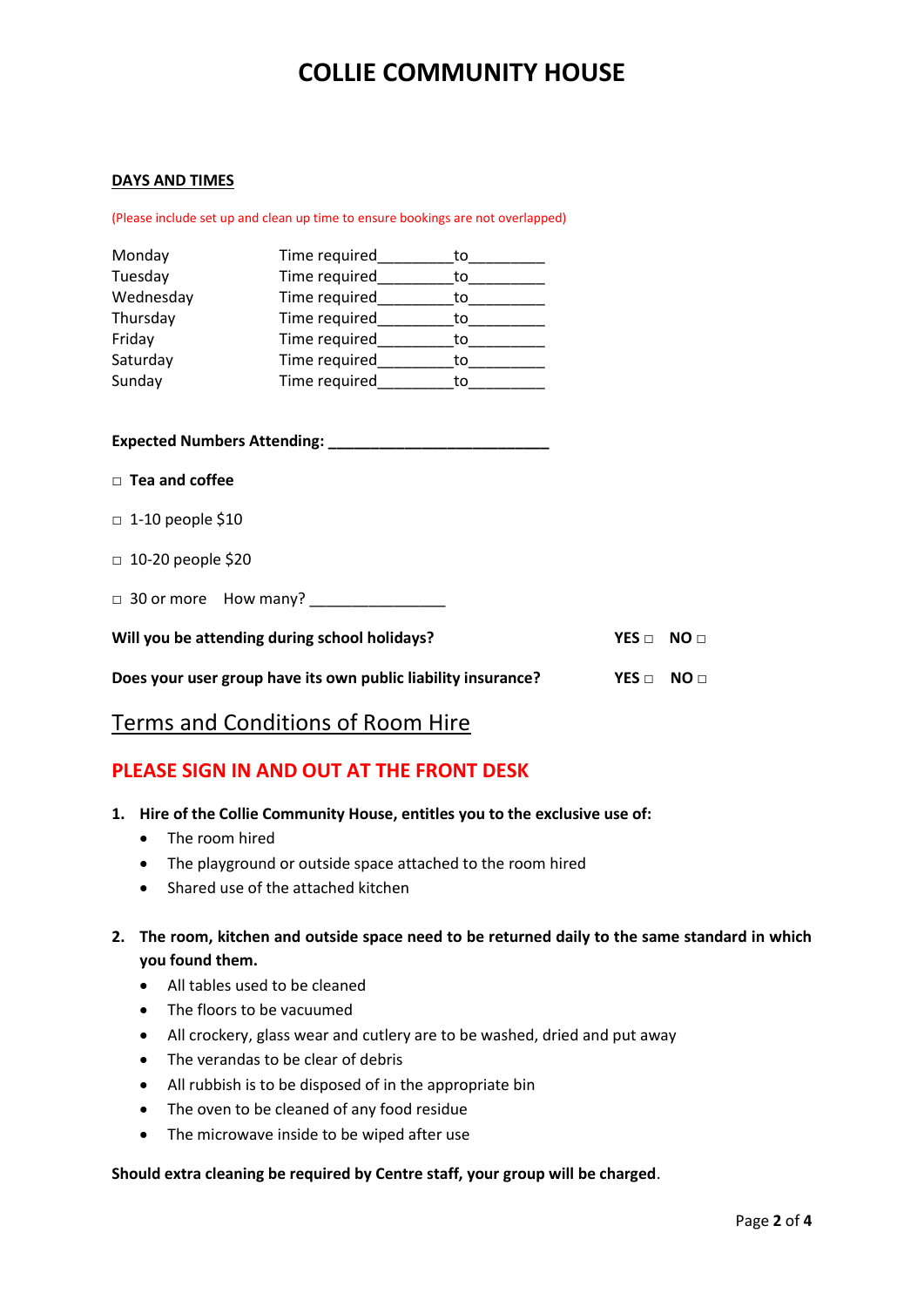- **3. The Collie Community House reserves the right to impose reimbursement charges, should any of the following occur:**
	- Air conditioning/heater/fans left on overnight
	- Projector left on
	- Front or back door left unlocked or open
	- Building not being alarmed

Before vacating the building please check if any other persons are in the building. Should you be the last group to leave, please ensure the alarm is activated and doors are locked. Failing to activate the security system will incur a call out fee which be invoiced to your group for payment.

For the safety and security of patrons whilst using the centre during the evening please lock the front door whilst your group is in progress. Should someone in your group be running late there is a red door bell located on the external foyer wall on the left at the front door.

#### 4. **Please provide one week notice of any cancellations to avoid charges of room hire.**

**I have read and accepted the above conditions.**

**Name:**

**Signed: \_\_\_\_\_\_\_\_\_\_\_\_\_\_\_\_\_\_\_\_\_\_\_\_\_\_\_\_\_\_\_\_\_\_\_\_\_\_\_\_\_\_\_\_\_\_\_\_\_Date:**